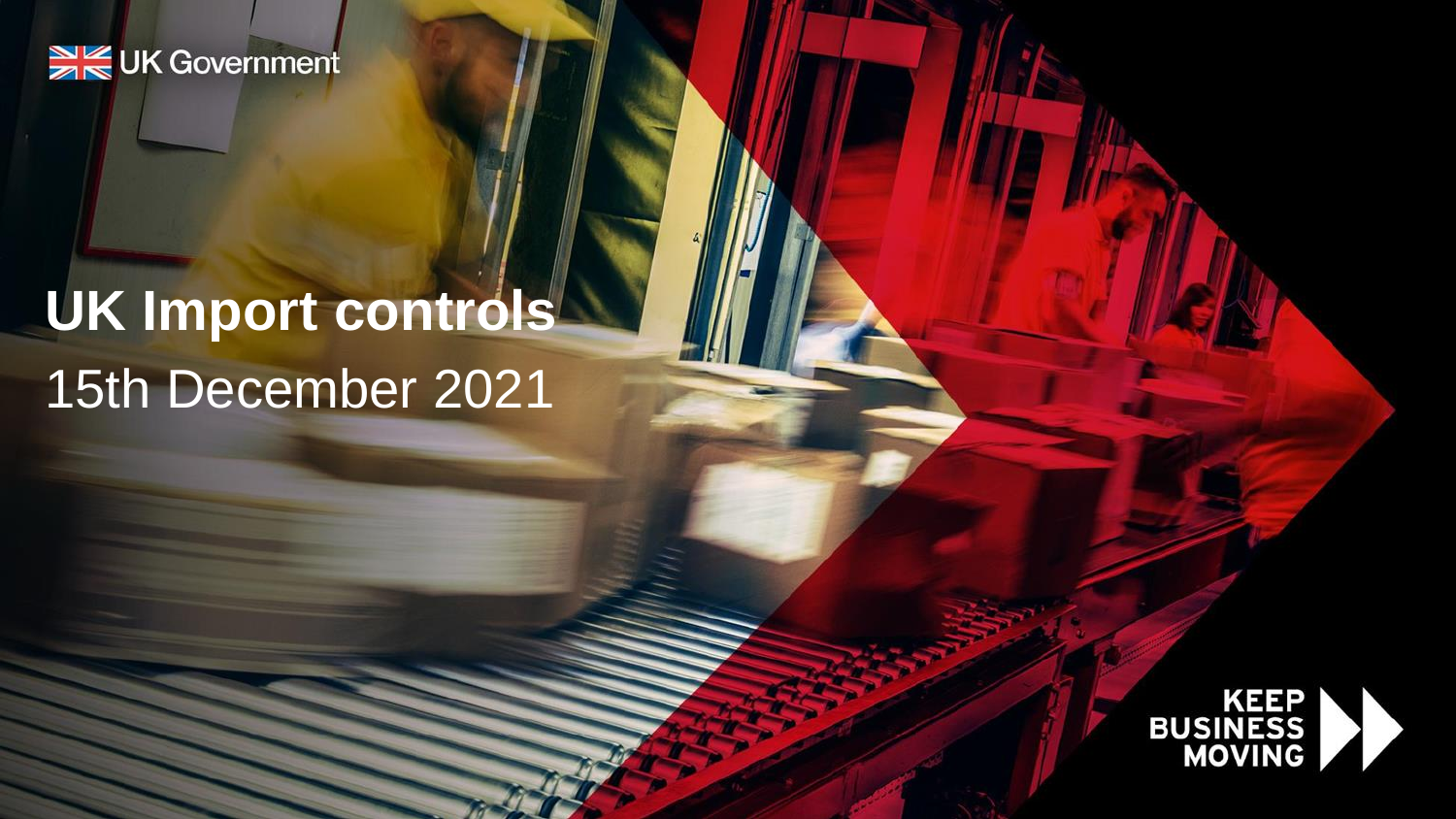### **EU to GB imports - key dates**  $\frac{N}{Z}$  UK Government

#### **1 October 2021**

- **EXS** waiver ended
- **ID cards** no longer acceptable for entry to GB

#### **1 January 2022**

- **Import declarations**, or use of simplified procedures (CFSP) if authorised to do so and the payment of relevant tariffs at import
- **Pre-notification** of all regulated plants and plant products, Products of animal origin (POAO) and certain animal by-products (ABPs) and High Risk Food and Feed Not of Animal Origin

#### **1 July 2022**

- **ENS Safety and security** declarations requirements required
- **Export Health certificates** required for all Products of animal origin (POAO) and certain animal by-products (ABPs)
- **Phytosanitary certificates** for regulated plants and plant products
- **Certification and physical and identity checks** will be introduced for all regulated plants and plant products, all remaining regulated animal by-products, all meat and meat products and all remaining high-risk food and feed not of animal origin
- Goods required to **enter via BCPs** that have been designated to receive those goods. This applies even if your goods are not subject to certification or physical checks until a later date in the timetable.
- Live animal checks will also begin in stages incrementally moving from the point of destination to border control posts from 1 July 2022 as facilities become available and are appropriately designated.

#### **1 September 2022**

• Certification and physical checks for all **dairy products**

#### **1 November 2022**

• Certification and physical checks will be introduced for all **remaining regulated products of animal origin**, including composite and fish products

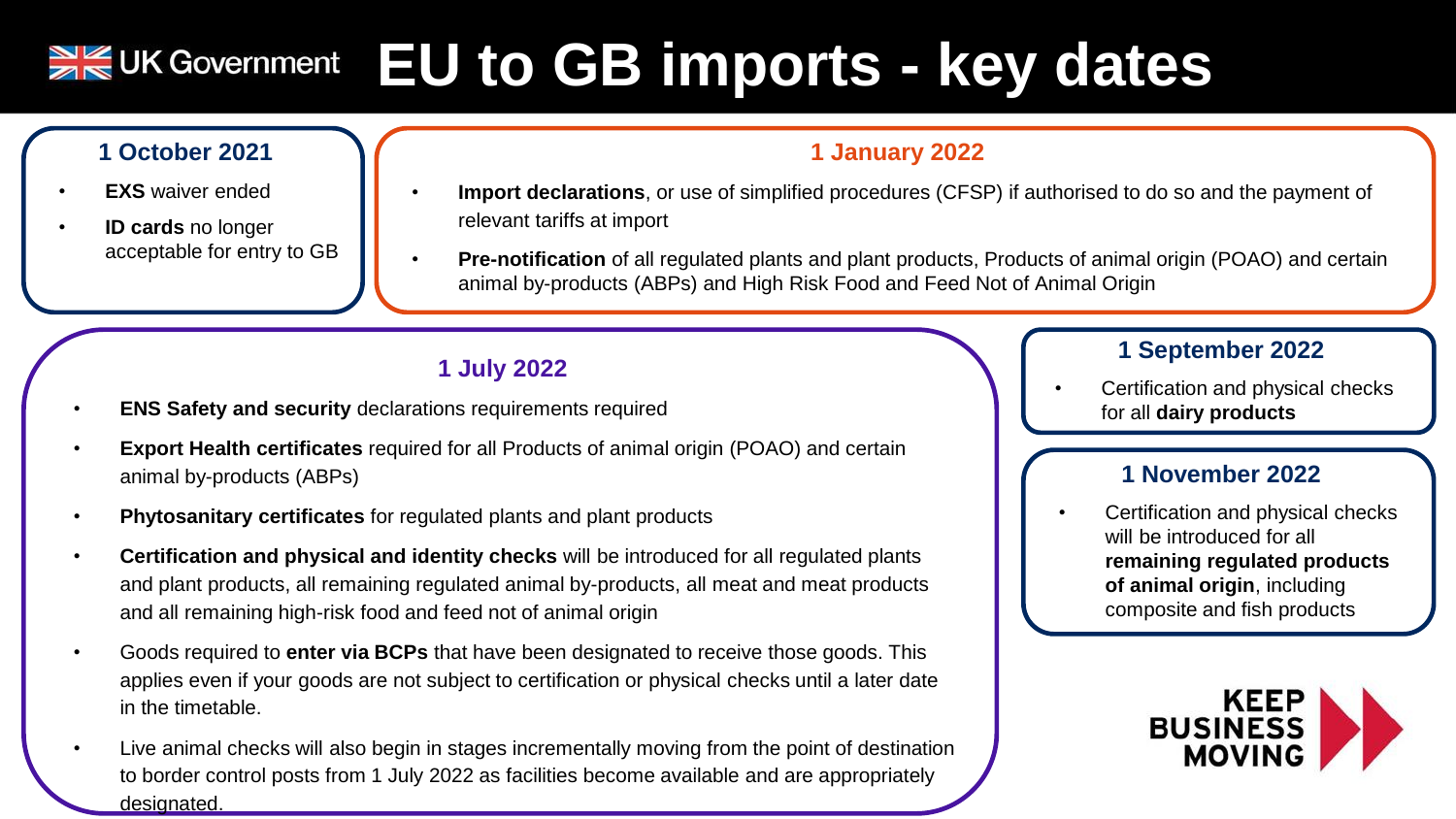### **Customs overview**  $\geq$   $\leq$  UK Government

- Importers and exporters must complete UK and EU customs declarations
- Throughout 2021 importers of non-controlled goods from the EU can make a simplified declaration in their own electronic records and follow this up with a supplementary declaration up to 175 days after import ("**delayed declarations**")
- From **1 October 2021** Exit Summary (EXS) declarations are required on all exports from GB to EU that are not already covered by a full export declaration that includes Safety & Security information. The waiver on empty pallets, containers and RoRo ended on 30 September 2021
- Find out when an EXS is necessary at gov.uk [when to make an EXS](https://www.gov.uk/guidance/find-out-when-to-make-an-exit-summary-declaration)
- From **1 January 2022** importers or their agent will need to be approved to use simplified procedures such as Entry in Declarants Records (EIDR) at the point of import **KEEP**
- **BUSINESS** • From **1 July 2022** entry summary (ENS) declarations will be required on imports to GB from EU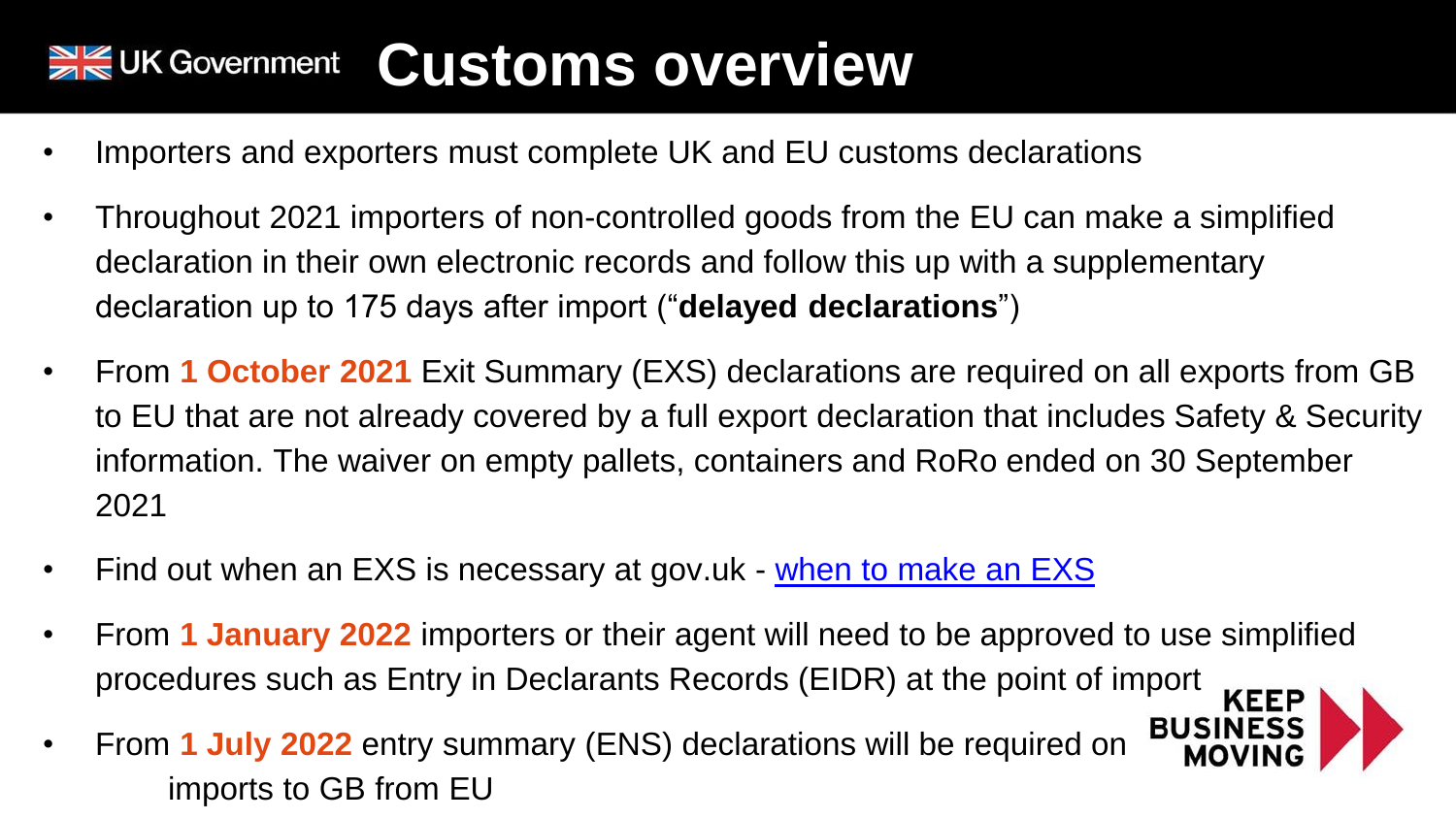### **Safety and Security - ENS** $\frac{N}{N}$ UK Government

- Currently there is a waiver in place from the requirement for an ENS for goods being imported from the EU to GB
- From **1 July 2022,** a full ENS declaration will be required to be submitted for EU to GB imports
- An Entry Summary Declaration (ENS) is required at consignment level
- Carriers (the active means of transport) have the legal responsibility to ensure that the ENS is submitted. A third party may lodge a declaration as long as this is done with the carrier's knowledge and consent
- An ENS must be submitted before goods arrive in Great Britain (GB). The amount of time pre-arrival the ENS must be submitted is dependant on the route chosen and mode of transport
- The legal requirement is that the ENS is complete and accurate
- Declarations can be amended up to the time of arrival if necessary

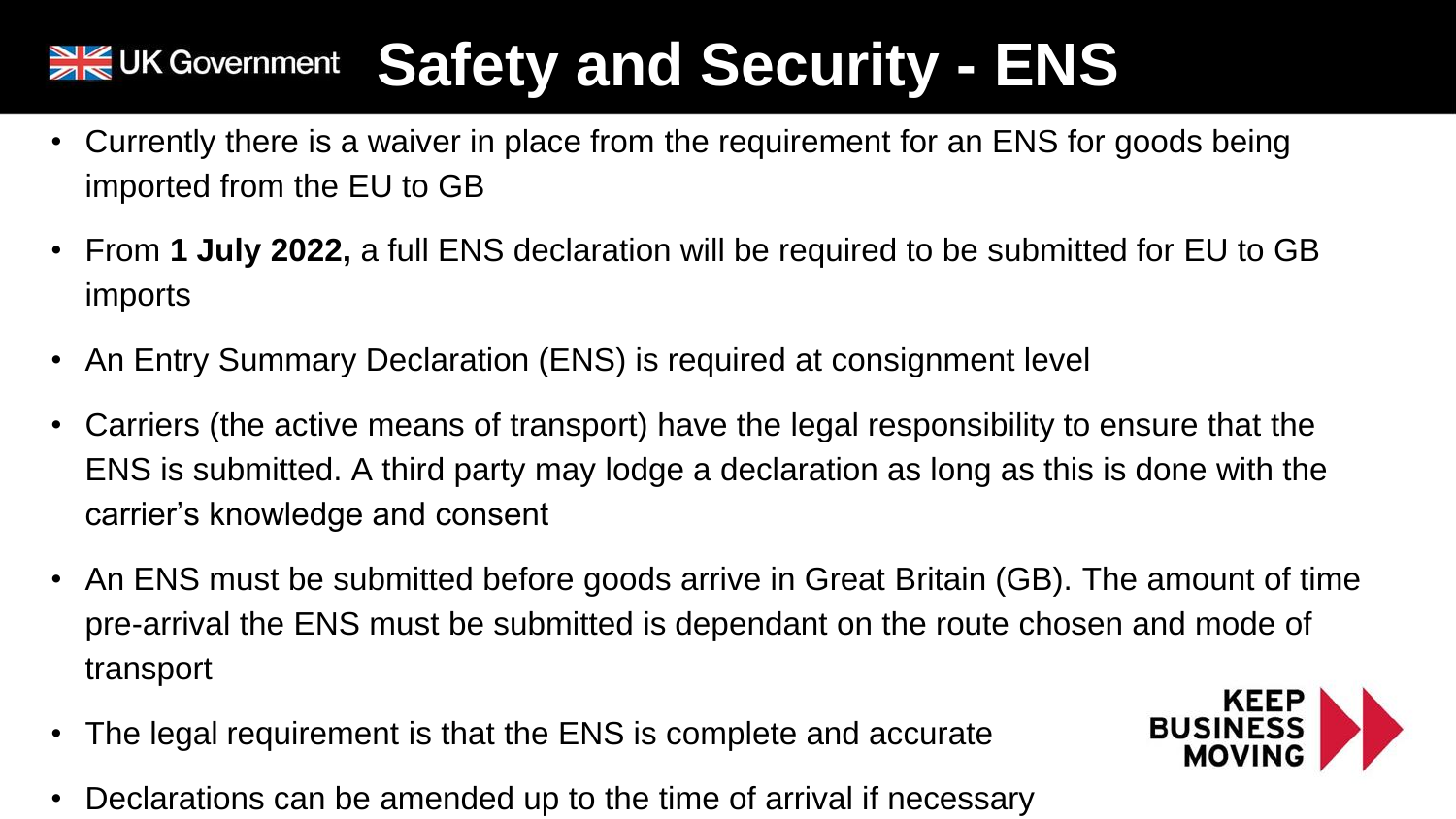### **Making ENS declarations** $\geq$  CUK Government

- To make S&S declarations a GB EORI number is required
- The data required for an ENS declaration includes; consignor, consignee, a description of the goods, routing (country by country), conveyance (e.g. flight reference) and time of arrival
- For movements into GB the submission of the ENS declaration must be made in the **S&S GB service.** You will need to [register](https://www.gov.uk/guidance/register-to-make-an-entry-summary-declaration-in-great-britain#how-to-register) to use the S&S GB service on GOV.UK. You will need to have a Government Gateway user ID
- Once registered, you can submit Entry Summary Declarations by either purchasing compatible software or employing the services of a Community System Provider
- Third parties can submit S&S declarations
- Further information on using S&S GB can be found [here](http://developer.service.hmrc.gov.uk/guides/safety-and-security-import-declarations-end-to-end-service-guide/#overview)

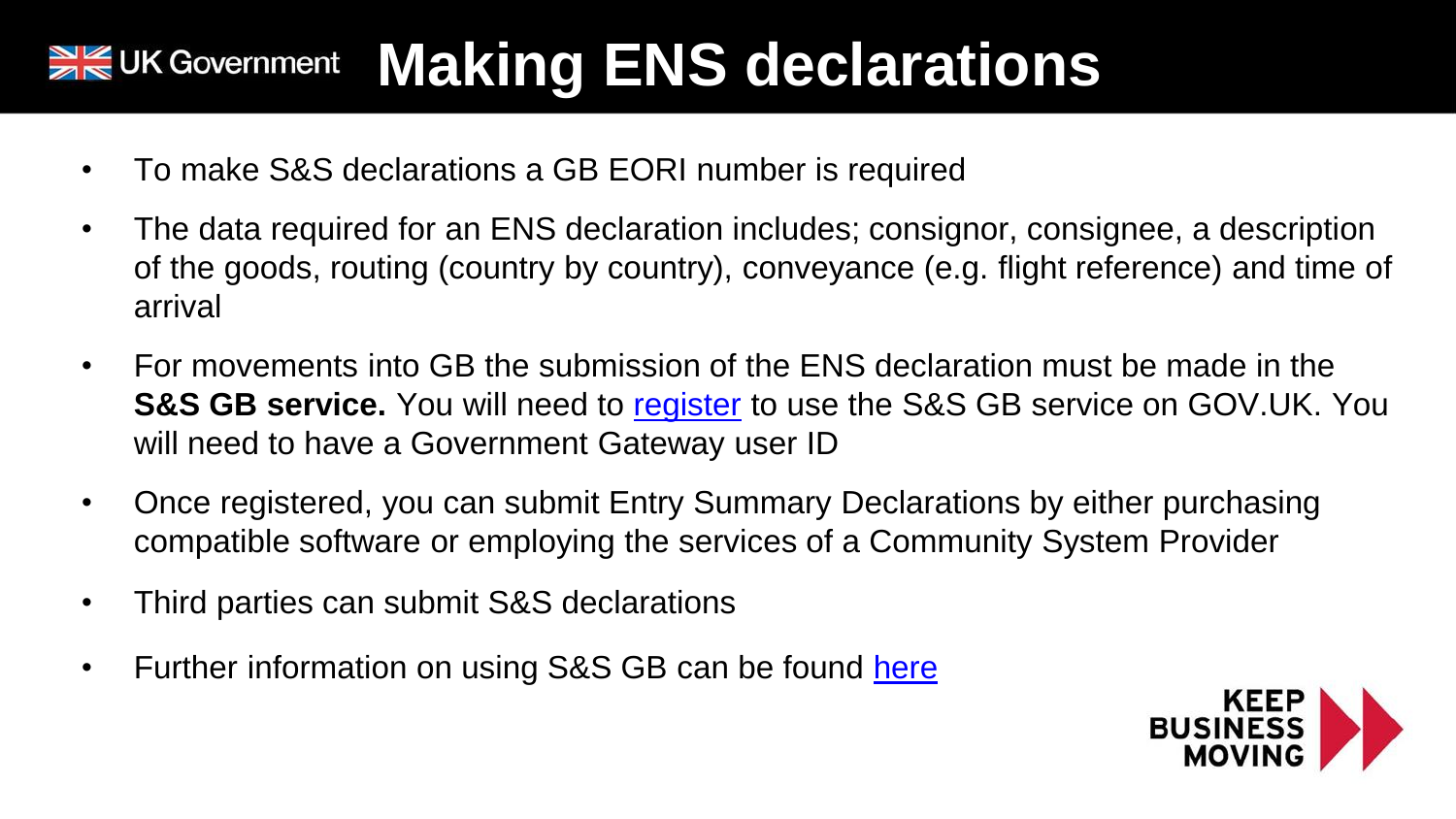### **Safety and Security - EXS** $\frac{N}{N}$ UK Government

- From 1 January 2021 Exit Summary (EXS) declarations have been required
- The waiver for movements of empty pallets, containers and modes of transport being moved under a transport contract, and on all roll-on-roll-off (RoRo) movements of goods ceased on 30 September 2021
- In many cases, safety and security requirements for exports are met using the customs export declaration. In cases where a customs export declaration is not used, an exit summary (EXS) declaration may be needed
- Carriers have the legal responsibility to ensure that the EXS is submitted. A third party may lodge a declaration as long as this is done with the carrier's knowledge and consent
- EXS declarations are made through HMRC's CHIEF system (S&S GB is for ENS only)
- For when and how to make an EXS go to [gov.uk Exit Summary Declarations](https://www.gov.uk/guidance/find-out-when-to-make-an-exit-summary-declaration) KEE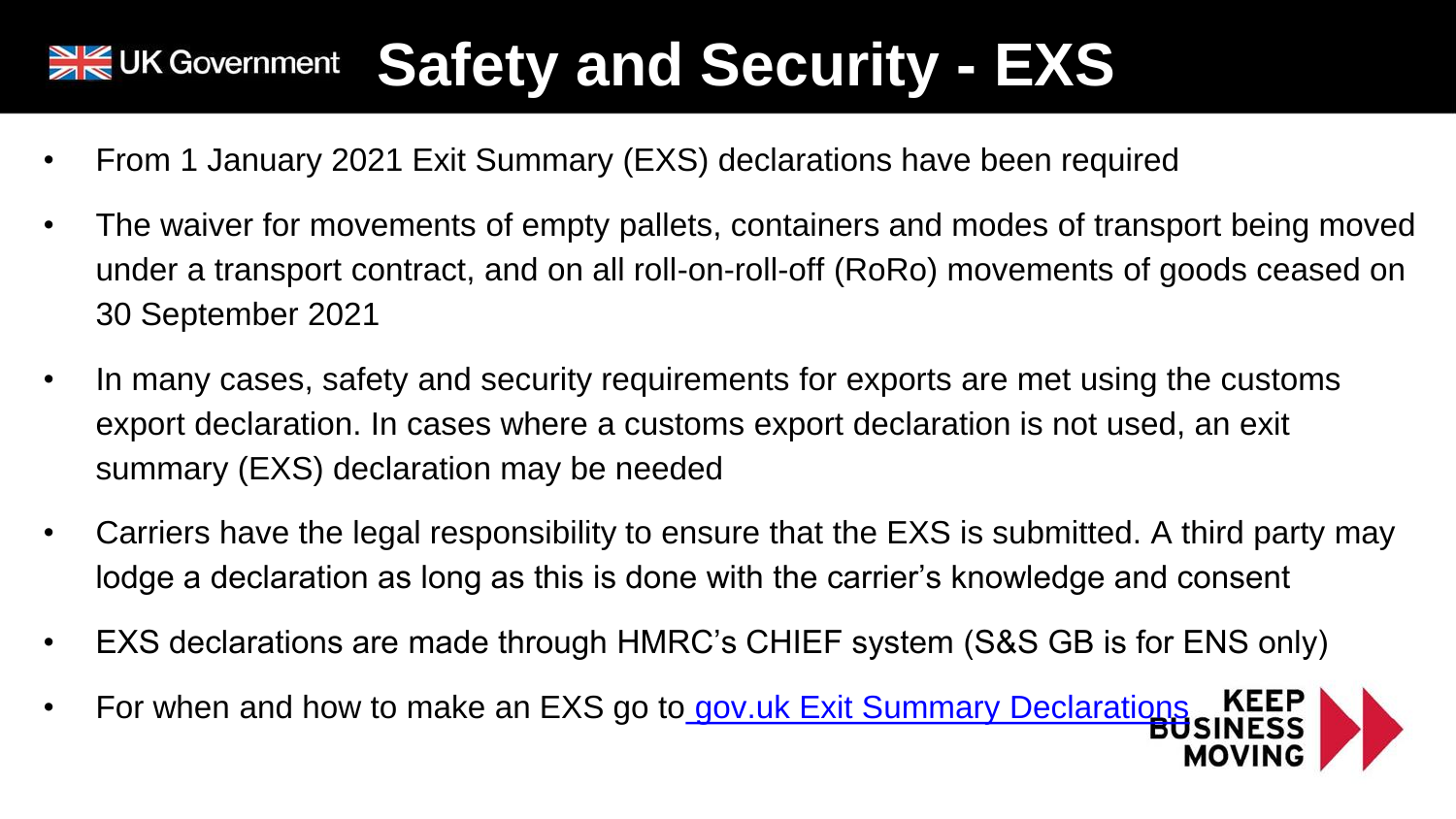## **ME UK Government Models for customs control**

Border locations receiving goods that are moving into GB from the EU will need to choose between two models for customs control **from 1 January 2022**

The model that is currently used to control goods moving between the UK and the rest of the world, known as the **temporary storage model**, or the new **pre-lodgement model** (developed as an alternative for where border locations may not have the space and infrastructure to operate temporary storage regimes)

- The **temporary storage model** allows goods to be stored for up to 90 days at an HMRC approved temporary storage facility, before a declaration is made and Government officials can carry out any checks before goods are released from the facility
- The **pre-lodgement model** ensures that all declarations are pre-lodged before they board on the EU side - this will maintain flow, especially at high volume RoRo locations
- You can find out border locations using GVMS to support pre-lodgement at gov.uk [List of ports using GVMS](https://www.gov.uk/guidance/list-of-ports-using-the-goods-vehicle-movement-service)

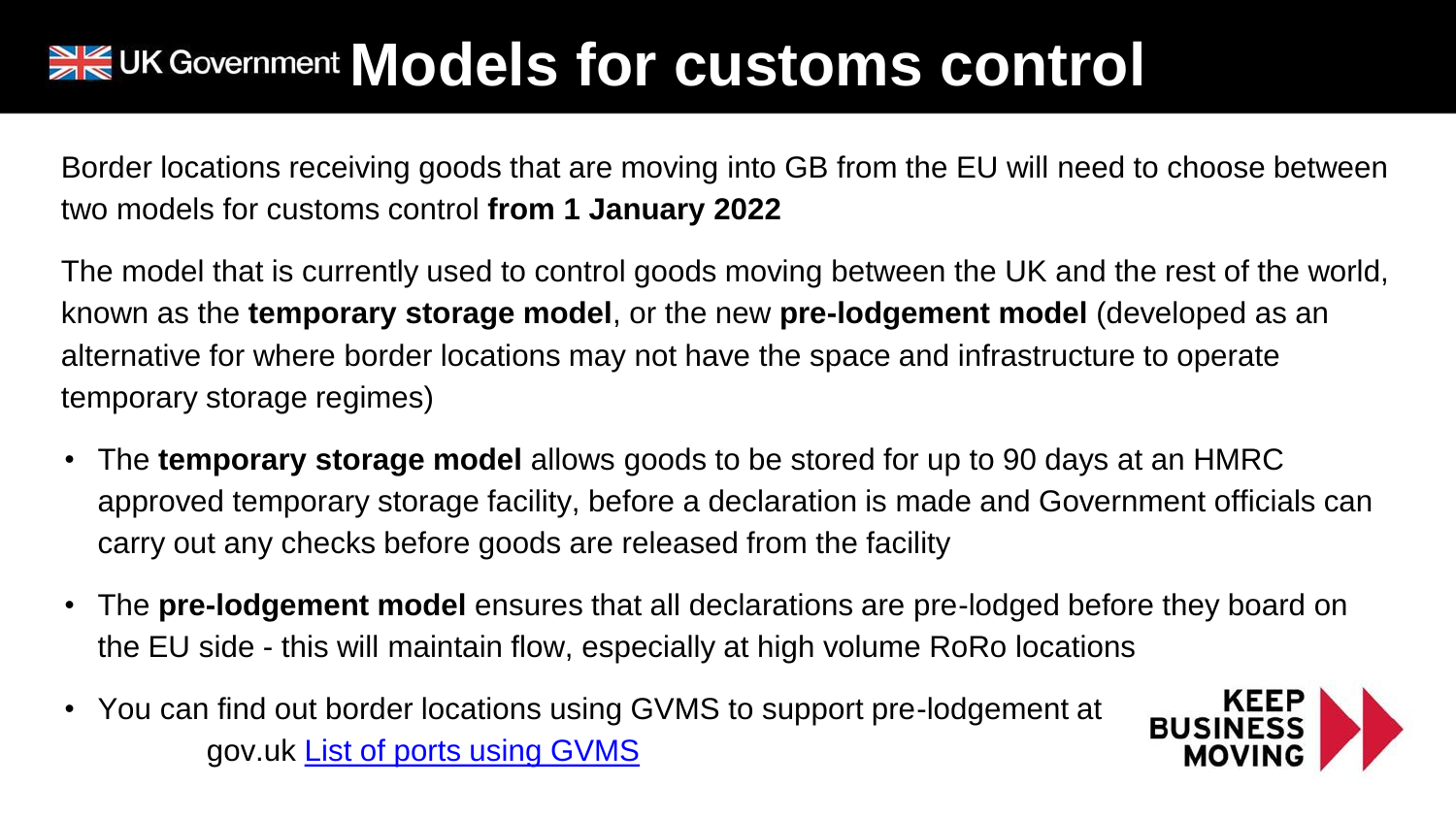## **XX UK Government Temporary storage**

- Goods imported from the EU can be stored temporarily under customs control before they are released to free circulation, exported or placed under the outward processing procedure, or placed under a special procedure (inward processing, customs warehousing, authorised use, or temporary admission)
- From 1 January 2022, an inventory system is required for all temporary storage facilities (including those currently storing non-EU goods). More details are available [here](https://www.gov.uk/guidance/temporary-storage)
- Border locations using the temporary storage customs control model can use GVMS to
	- facilitate the control of pre-lodged declarations for accompanied and unaccompanied goods, as long as GVMS is integrated with the inventory system
	- Complete the Office of Transit function

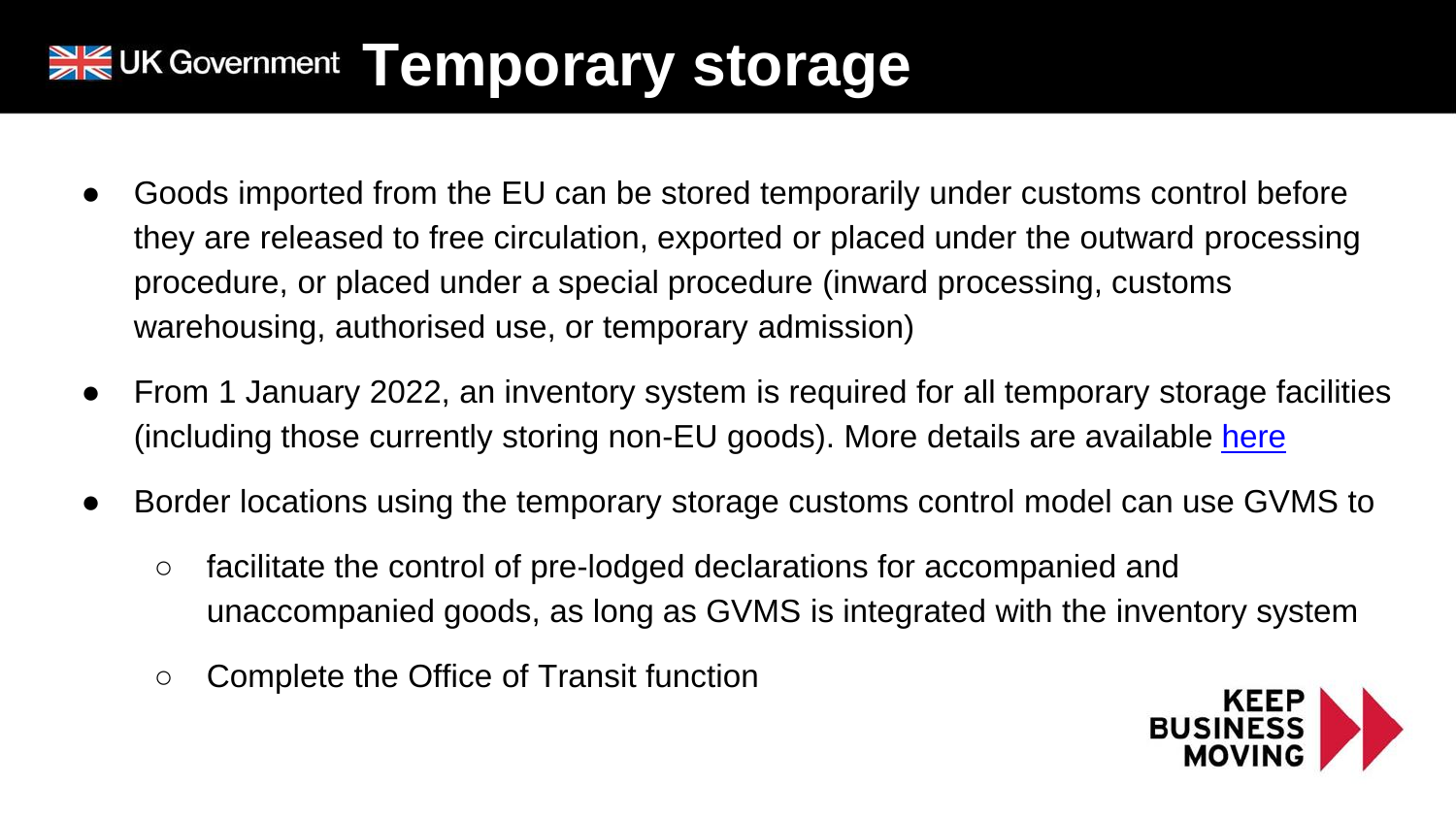## **PREUK Government Pre-lodgement and GVMS**

The Goods Vehicle Movement Service (GVMS) has been introduced to support locations where pre-lodgement is **required from 1 January 2022**. It will also be used for

- Temporary Storage locations to facilitate control of goods with pre-lodged declarations, if the location and carrier has chosen to integrate with their inventory system
- Office of Transit functions are needed

[You can find information on ports adopting GVMS on gov.uk](https://www.gov.uk/guidance/list-of-ports-using-the-goods-vehicle-movement-service) [l](https://www.gov.uk/guidance/list-of-ports-using-the-goods-vehicle-movement-service)ist-of-ports-using-the-goodsvehicle-movement-service

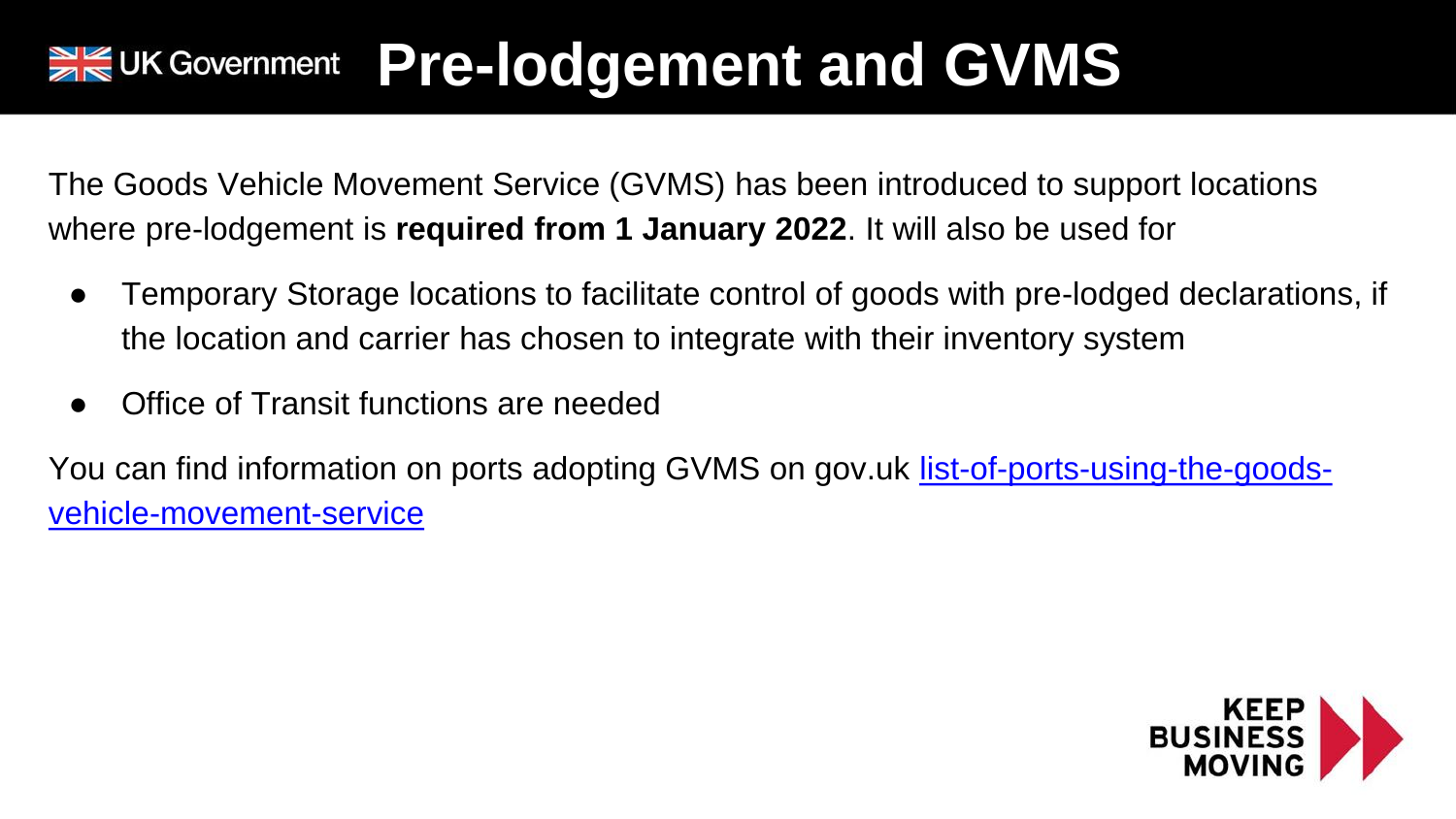**GVMS has been live for goods moving under transit into GB since 1 Jan 2021. It will be used for both imports and exports from 1 January 2022**

- Declarations references to be linked so that the person moving the goods (e.g. the haulier) only need present a single Goods Movement Reference (GMR) at the frontier.
- Linking of the movement of the goods to declarations enabling automatic arrival in HMRC systems so declarations can be processed en route
- Automation of the Office of Transit function, marking the entry of goods into GB customs territory (live since 1 Jan 2021)
- Notification of risking outcomes (cleared or uncleared) in HMRC systems

to be sent to the person in control of the goods

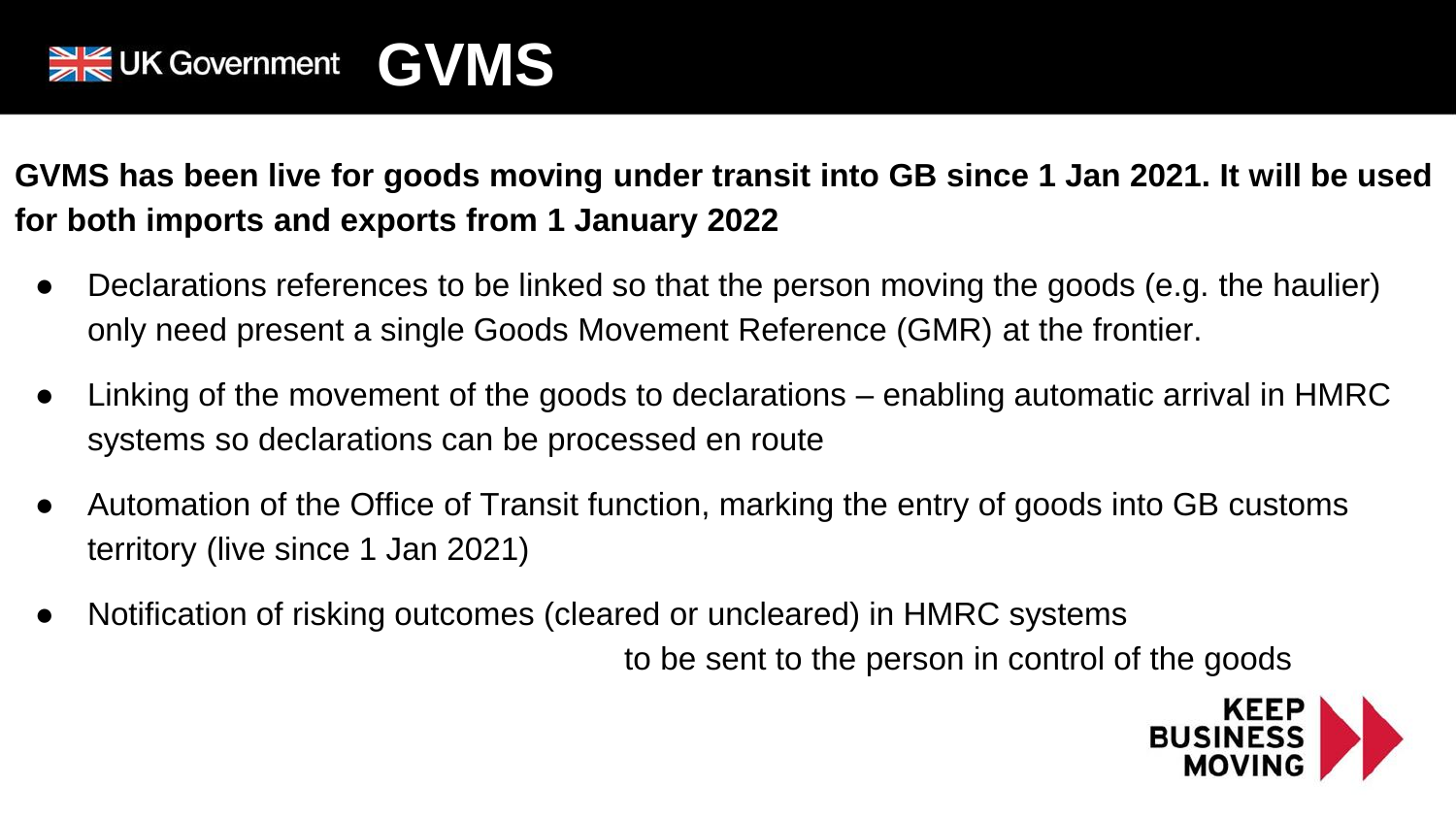## **WE UK Government** Using GVMS

In order to use GVMS, both UK and EU hauliers will need to register for GVMS to create the Goods Movement Reference Number. They will need the following in place:

- A Government Gateway Account (this can be a new account or an existing account, however this must be the account used to create the GB EORI)
- A GB EORI
- Access to GVMS (you can [register](https://eur03.safelinks.protection.outlook.com/?url=https%3A%2F%2Fwww.gov.uk%2Fguidance%2Fregister-for-the-goods-vehicle-movement-service&data=04%7C01%7Cpaul.earnshaw%40hmrc.gov.uk%7Ca697c7e6ef9f48bfee2308d89b6bc8fe%7Cac52f73cfd1a4a9a8e7a4a248f3139e1%7C0%7C0%7C637430234513560266%7CUnknown%7CTWFpbGZsb3d8eyJWIjoiMC4wLjAwMDAiLCJQIjoiV2luMzIiLCJBTiI6Ik1haWwiLCJXVCI6Mn0%3D%7C1000&sdata=q484X2jxhX862ObbXZNTs8qO4HXXRDolHhOuhevtTcU%3D&reserved=0) for this service now) where the single GMR is created.

If moving goods between EU>GB:

- Trader Requires access (via CSP/3<sup>rd</sup> Party Software) to CHIEF, NCTS, GB S&S
- Haulier Requires access to GVMS, GB S&S
- Carrier Required to develop GVMS specific 'Carrier API' also requires **KEEP**<br>BUSINESS access to GB S&S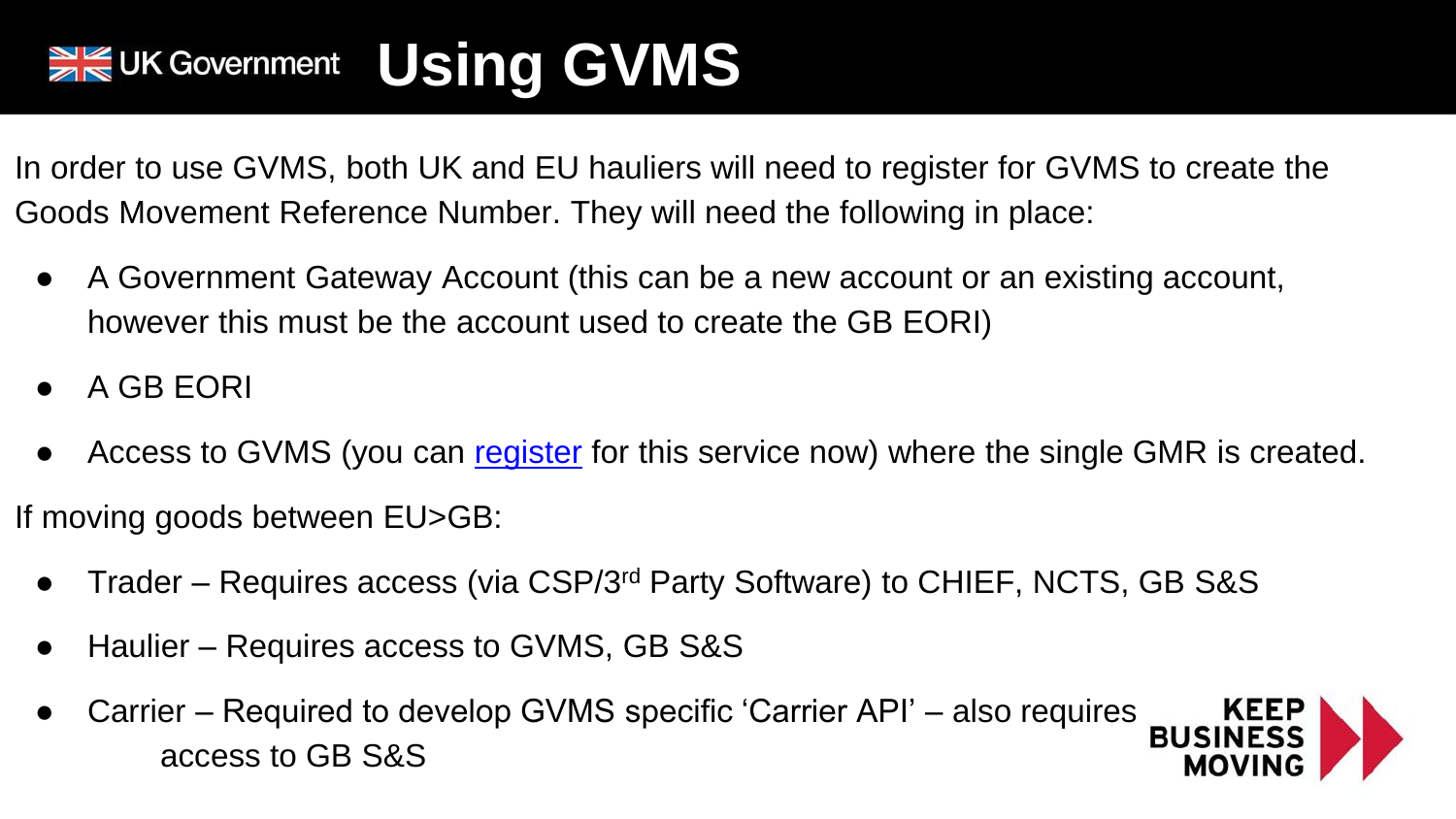## **PREUK Government Prepare for 1 January 2022 - Customs**

Now

- Agree Incoterms and be clear about who is responsible for what
- Share detail within the supply chain
- Apply for any authorisations now (for IT systems or simplified procedures)
- Exit Summary Declarations for all movements (GB-EU) if required

From 1 January 2022

- Submit import declarations EU-GB movements
- **Register for and use GVMS**

From 1 July 2022

● Submit Entry Summary Declarations (EU-GB)